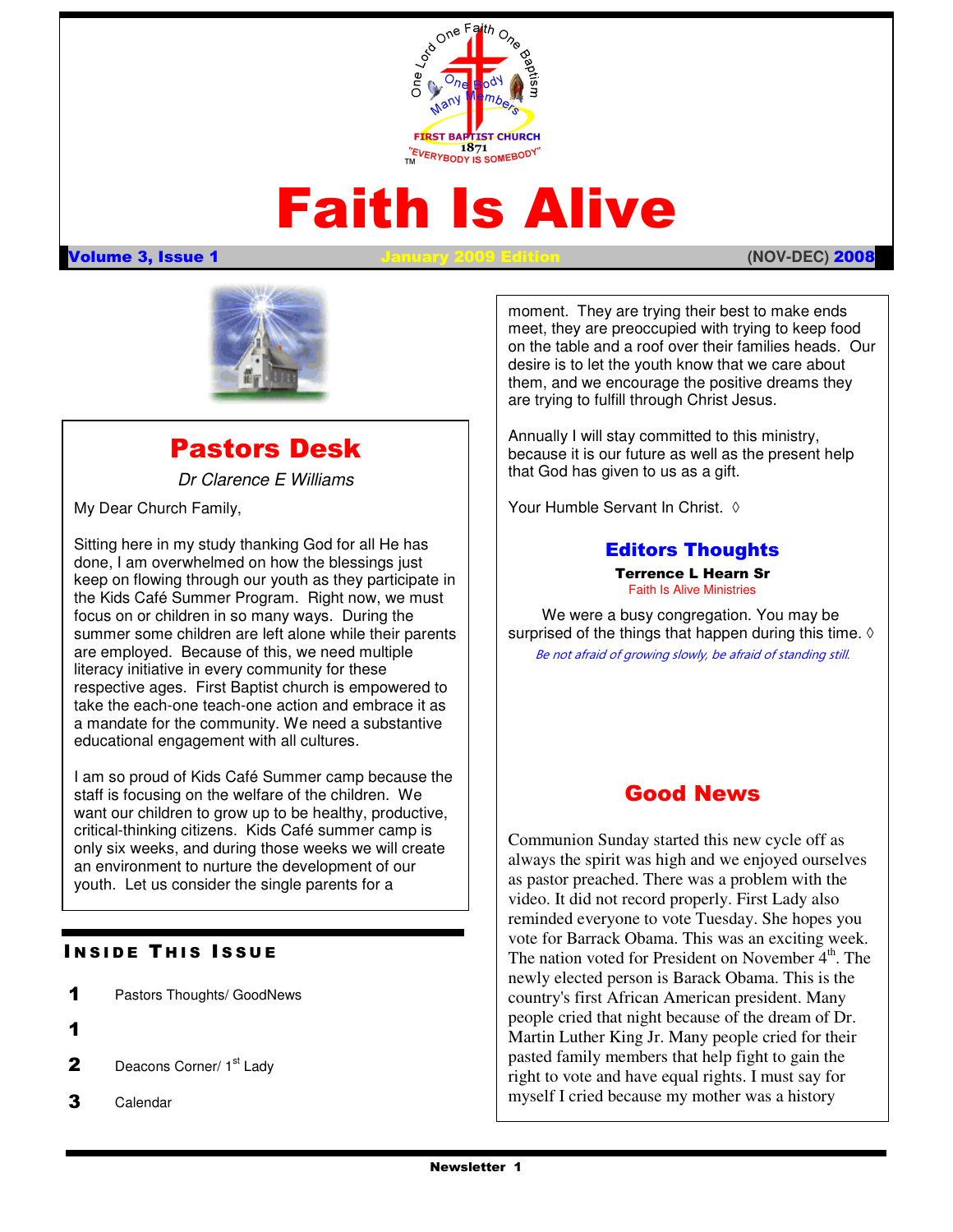teacher. This is something she never thought would ever happen in her lifetime. Well it did not but it did in many people lives and the children and their children's children. The pastor finished that week with a Revival at Ebenezer Baptist Church in Staunton Virginia. The time was high and the spirit was alive because of the things that happen that week. On the November the  $8<sup>th</sup>$ a Calendar meeting was held to prepare for 2009 events and functions. The youth experience a Hallelujah Harvest on the Blakey's farm on highway 33. This was the first Sunday since the election and pastor taught us about "Turn on the Light." George from Front Royal visited us and blessed us with his saxophone playing during service. That afternoon was our Usher's 63<sup>rd</sup> Anniversary. Dr Floyd Miles from Staunton, Virginia taught on "Position to Serve." What our Usher's do is to serve us. November the  $16<sup>th</sup>$  the First lady taught us about "Sacrifice." The biggest blessing was the baptisms that day. 3 children showed their outward side of being saved. Thanksgiving Community Service was held at  $1<sup>st</sup>$  Presbyterian on Court Square at 7 PM on the Wednesday night before Thanksgiving. We hoped everyone enjoyed their Thanksgiving Day. Many pray went out for the families that traveled to visit family members. Because of the time of year we celebrate Advent leading into Christmas. As last year different families lighted candles for each week leading up to the end of Advent. The Brown/ Washington Family started advent off on November  $30<sup>th</sup>$ . The Blakey Family was the second family on December  $7<sup>th</sup>$ . Also that same Sunday Rev. Al Brandon served as the worship leader. With Rev. Brandon in charge the spirit always is high. The Community Candlelight service was held December  $13<sup>th</sup>$  at 6 PM. Several churches attended this event. Charles Washington family was in charge of advent on December  $14<sup>th</sup>$ . Rev. Al Brandon gave the morning message. Rev Alonzo Bowler visited us once again. It is always good to see him. That afternoon was a joyous occasion in that we celebrated the pastor's  $2<sup>nd</sup>$ Anniversary. Rev. Kelvin Hawkin from St. John Baptist church of Cobham, VA gave us uplifting words on the subject of "Footnotes from a Godly Woman." We tried something a little different this year by having a Happy Birthday Jesus Party. It was fun for the people who attended on the  $20<sup>th</sup>$  of December. It was held from 3-5 PM. Pastor and his family closed Advent out on December  $21<sup>st</sup>$ . We hoped everyone had a very merry Christmas. Safe travels to those who visited family during this time of the year. To end 2008 watch night was held. This joyous event yielded 7 people getting baptized. The first communion for the New Year was done. Washing of the feet was done by Rev. Basil Marin and his wife. We were kneeling in pray as the

New Year came in. HAPPY NEW YEAR EVERYONE 2009. May God bless you and help you achieve all things that you may ask fro during this New Year.

# Deacons Corner

Deacon Anthony Bailey

Our Deacon has been busy doing communion with sick and shut-in during the end of the year into the New Year. Deacon Bailey has been holding Baptism classes fro those that will be baptized. The class is not only for them but for anyone that wants to understand about the plan of salvation. The Joyous event for our Deacons was the Catechism on December  $27<sup>th</sup>$  for Bro. Langdon O. Burns. He triumphed through that to be recommended for ordination the next day. On December  $28<sup>th</sup>$  at 3 PM the Deacons Ordination for Bro. L. O. Burns was conducted. Deacon Burns's brother Elder Brown was in attendance for this occasion. Deaconess Louise Winston and Deaconess Betty Sampson were in attendance for the Ordination.  $\ast$ 

# 1st Lady

Rev. Linda V Williams

The First Lady was in charge of the Thanksgiving Boxes. The given out by given out by FBC, Boys and Girls Club, JMU Coaches, and others. The central location was Simms Educational Center. These boxes were given out from 11 AM – 4 PM the Wednesday before Thanksgiving. We had local radio, TV and newspaper reporters viewing what was happening. The whole premise was to do help 150 families in the local community. Food was raised by members, local community people. After the Christmas Program during morning service, gifts were given out after church. One of First Lady main causes are the children in the local community. All ages were able to receive a gift from the giving tree.  $\mathbf{\hat{v}}$